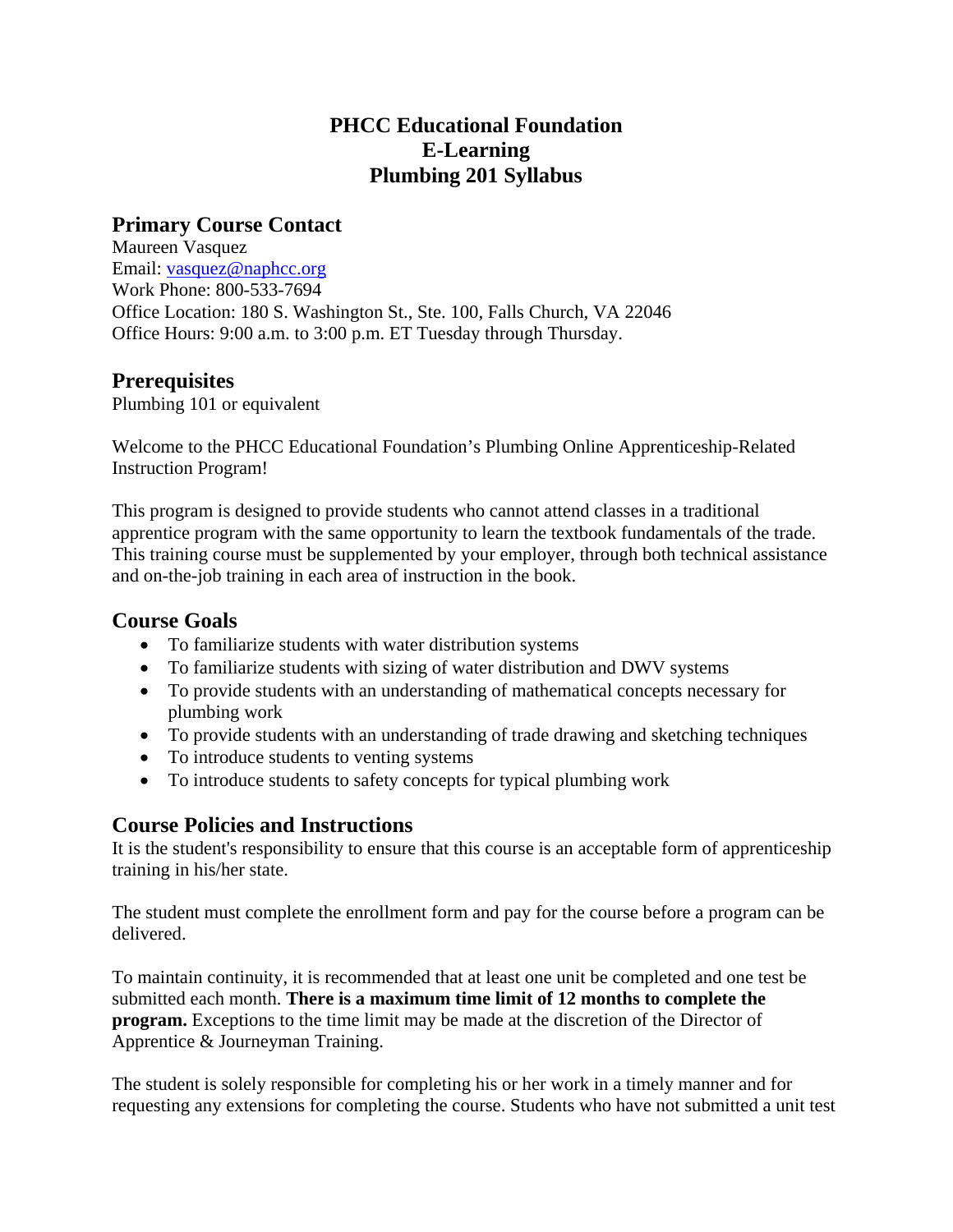in 60 days will receive a warning notice by mail requiring them to complete a minimum of one unit test within 30 days to remain active in the program. Students failing to submit a unit test for 90 consecutive days will be dropped from the program. If the student is dropped from the program, the student forfeits all money paid for the program and receives no credit for the portion completed.

Students in good standing (with an average test grade of 70% or higher) dropped from the program may reinstate their registration and resume studies within 6 months of the date dropped by paying a \$100 reinstatement fee.

No refunds are available on this course.

**All tests are closed-book and are taken on the honor system.** Students are expected to submit original work at all times. Any answers on a test that are verbatim from the textbook will be marked incorrect and no credit will be given. Students violating this policy are subject to removal from the program at the discretion of the PHCC Educational Foundation. All students removed from the program are ineligible for refunds and may not be reinstated in the program under any circumstances.

On-the-job training must be coordinated with the student's employer. **On-the-job training is the responsibility of the apprentice and his/her sponsor.** The apprentice and employer are responsible for maintaining accurate records of on-the-job training and supplying those to the appropriate state apprenticeship agency as required in the state where the apprentice is registered.

Due to varying state requirements for licensing, students are limited to enrollment in one course per calendar year. Exceptions may be made on a case-by-case basis. Requests for waivers to this policy must be made in writing to: Merry Beth Hall, Director of Apprentice & Journeyman Training, PHCC Educational Foundation, 180 S. Washington St., Ste. 100, Falls Church, VA 22046.

# **Course Requirements & Grading**

In order to successfully complete this course, each student must complete all assignments including:

- Reading assignments
- Three discussion board assignments
- One drawing assignment
- One math pre-test
- Nine unit tests
- One final exam

Online tests need instructor review and will be graded and returned within 7 days from the date submitted. In the case of tests or assignments with drawings, please allow up to 30 days for tests to be graded and returned. If you have not received your graded test within 30 days, please contact us at 800-533-7694 or by email at vasquez@naphcc.org.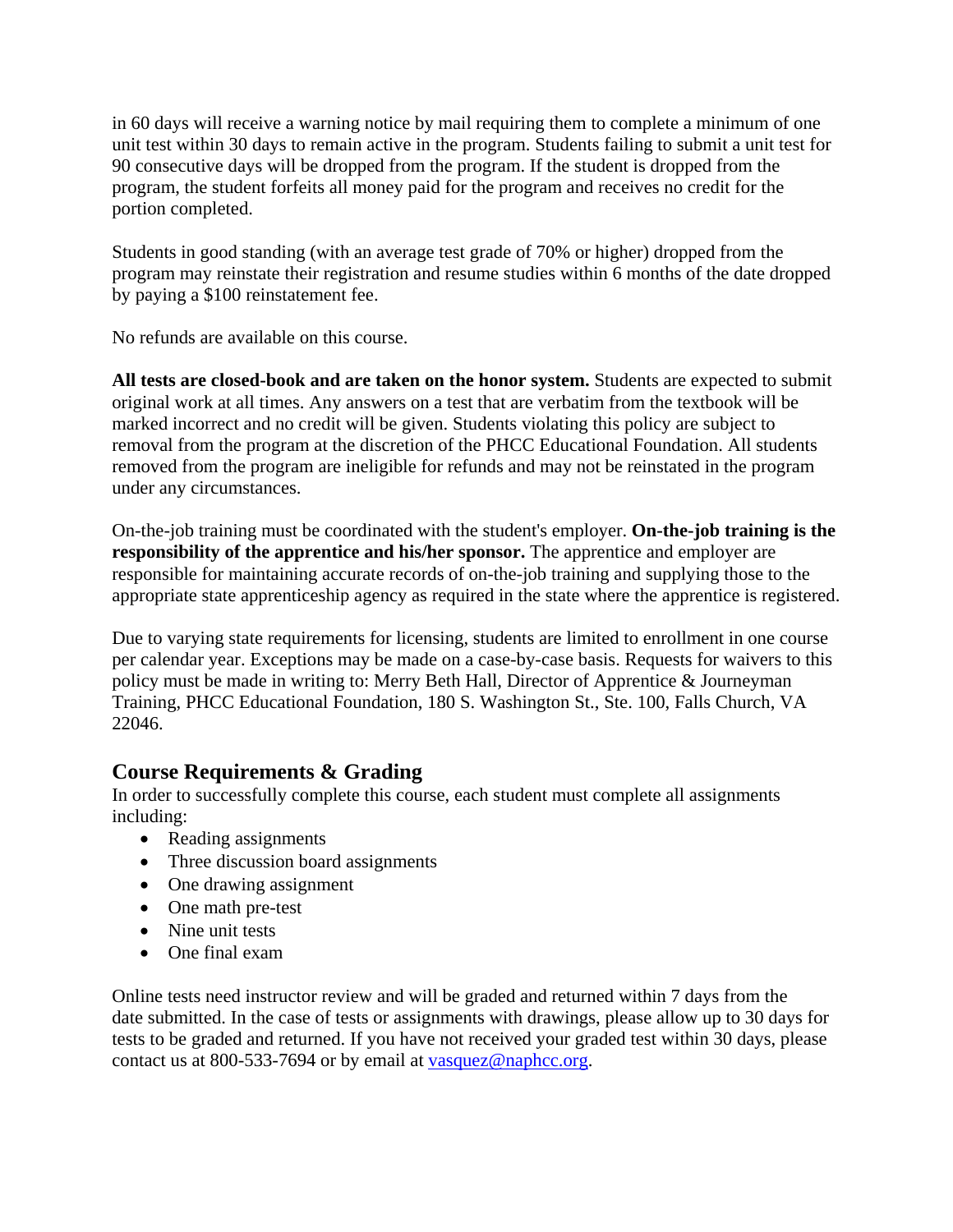Please note that online tests may show an answer as incorrect when it is actually correct. This occurs with fill in the blank and short answer questions. The software is not intuitive and spelling errors or verbiage not exactly like the answer key trigger the software to mark an answer wrong when it is not. The instructor will review all tests to override the software errors so your grade is correct. Please allow up to 7 days from the date submitted for the instructor to review your test.

Students and their employers are responsible for maintaining records for on-the-job training as required by the state in which they are regulated. Upon request, the PHCC Educational Foundation will provide student progress reports on the home study (apprenticeship-related instruction) portion of the apprenticeship to the appropriate state licensing entity.

All assignments must be completed in order to finish and pass the course.

Students are required to achieve a passing grade of 70% on each test. In the case of a score lower than 70%, a test may be re-taken after the student reviews the unit again and is prepared to retake the exam. Students must contact the instructor to re-take the exam (vasquez@naphcc.org) and must wait at least 10 days from the previous attempt before re-taking the exam.

A certificate of completion will be awarded for completion of the program with a minimum 70% grade.

Grades will be calculated based on a total of 450 possible points, meaning that a student must earn at least 315 points to successfully complete the course. However, please note above that students must score a 70% on each test in order to pass that component of the course. Unit tests are worth 25 points each, so 17.5 out of 25 must be scored in order to pass a unit test. Weighting of course assignments and tests is as follows:

Discussion board assignments (3) - 15 points each (45 points total) Drawing assignment (1) - 30 points Math pre-test  $(1)$  – 50 points Unit tests (9) - 25 points each (225 points total) Final exam  $(1)$  - 100 points

# **Required Textbooks**

PHCC Educational Foundation Plumbing Apprentice & Journeyman Training Committee (2015). *Plumbing 201*, 6th ed. Clifton Park, NY: Delmar, Cengage Learning.

Plumbing-Heating-Cooling Contractors -- National Association (2012. *2012 National Standard Plumbing Code - Illustrated*. Falls Church, VA: PHCC.

## **Assignments**

In order to stay on track for course completion within 12 months, students are expected to complete one unit per month.

#### **Unit 1 - Installation Practices**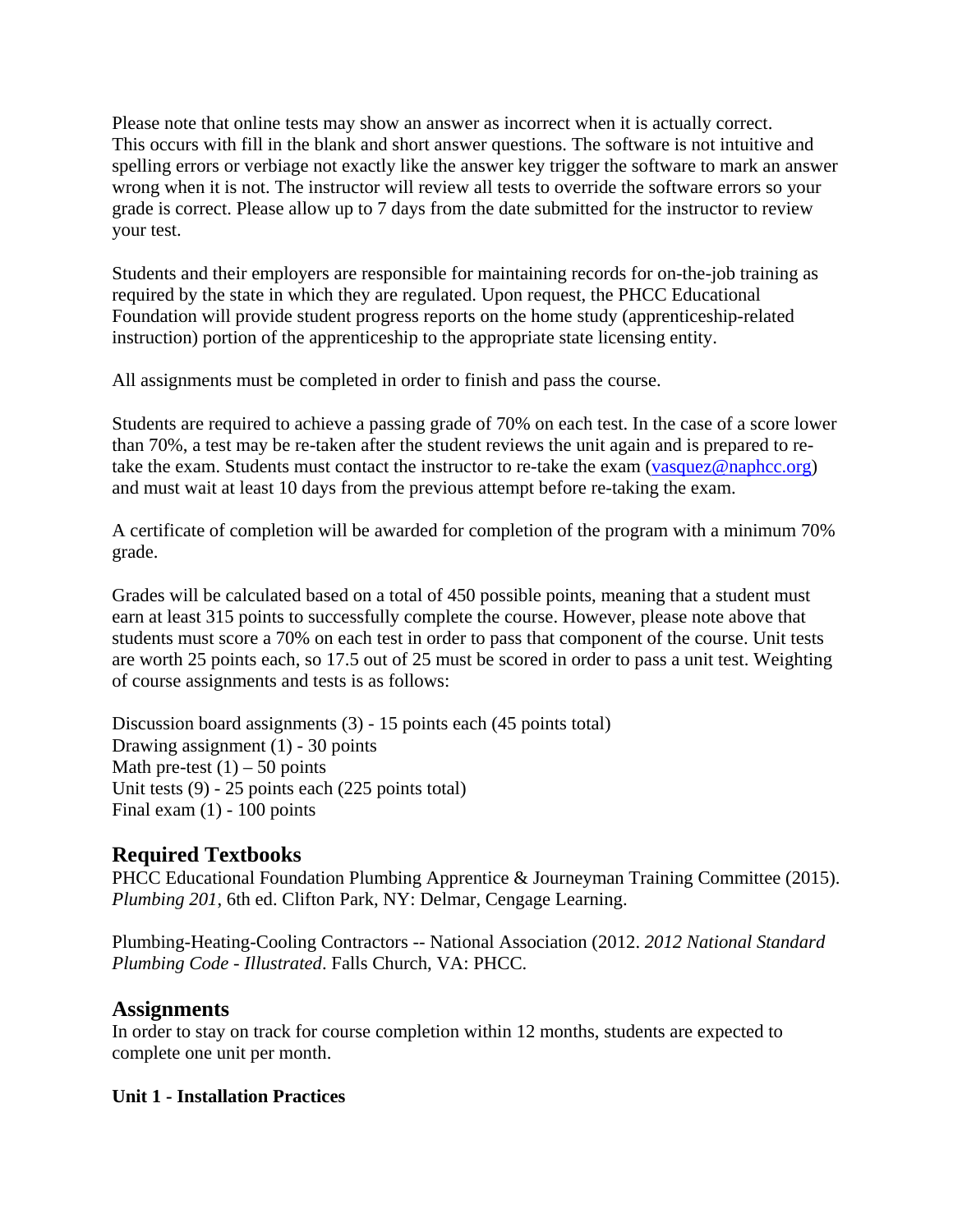Read Chapters 1-3 in the *Plumbing 201* textbook.

Test #1: Once you have studied the content of Chapters 1 through 3 and are prepared to take a test, you may take the Unit 1 Test by clicking on the link at the bottom of this page. Once you start the test, you may not leave it and come back later. You must complete it at that time. Make sure you have enough time to finish the test before starting it! Please note that all tests in this course are **closed-book tests**. As with any academic program, it is expected that you will complete each test without any outside assistance. You are on the honor system.

Discussion Board Assignment #1: Select one of the following nonpotable piping systems: radiant heat; snow melting systems; geothermal ground source systems; ice rinks; freezer warehouses; water source heat pumps; gas piping, under slab warm air duct; or chilled water cooling systems. Research the type of piping used for this application, common locations for installation, and list several manufacturers specializing in this type of product.

### **Unit 2 - Joining Methods**

Read Chapters 4-5 in the *Plumbing 201* textbook. Ask your supervisor to give you opportunities to practice properly joining the various types of piping in the field. Have your supervisor check your work and make recommendations for improvement where needed.

### Video - Brazing

Discussion Board Assignment #2: Search the Internet and identify two specific safety concerns related to either welding, soldering, or brazing. Discuss those safety concerns and what precautions may be taken. Be sure to cite your source (list the Web site). All assignments must come from different sources - you may not use the same source as another student, so check your fellow students' posts on this discussion board before you post your information to be sure it is not a duplicate.

Test #2: Once you have studied the content for this unit and are prepared to take a test, you may take Unit Test 2 by clicking on the link at the bottom of this page. Again, this is a closed-book test and you may not receive any outside assistance to complete it.

#### **Unit 3 - Installation Practices - Water Distribution**

Read Chapters 6-8 in the *Plumbing 201* textbook.

Test #3: Once you have mastered the content of this unit and are prepared to take a test, click on the link below to take Unit Test 3. This is a closed-book test!

## **Unit 4 - Installation Practices - DWV**

Read Chapters 9-13 in the *Plumbing 201* textbook.

Video - Backflow Prevention & Cross-Connection Control

Video - Excavation and Trenching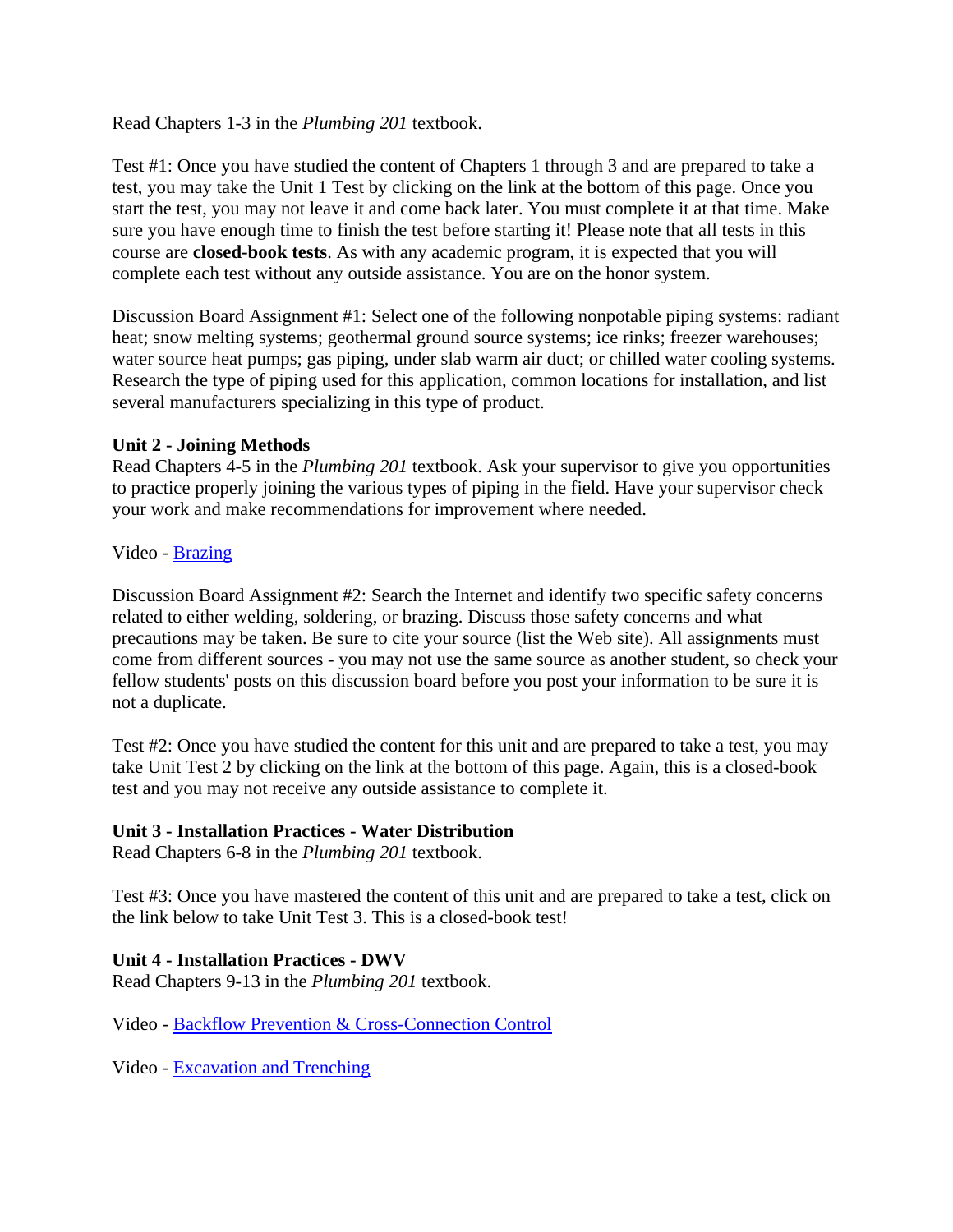#### Video - Septic System

Discussion Board Assignment #3: Search the Internet for recent (within the last 10 years) cases of illness and/or death brought on by a cross-connection. Discuss one incident, noting where it occurred, what failure caused the cross-connection, how many people were made ill or died, and what chemical entered the potable water supply. What measures were taken by responsible parties to ensure a remedy to the problem and prevention of future occurrences?

Test #4: Once you are prepared for the test on this unit, click on the Unit 4 Test link at the bottom of this page. No outside assistance!

### **Unit 5 - Plumbing Mathematics**

Read Chapters 14-15 in the *Plumbing 201* textbook. Complete the review questions in the textbook for practice. An answer key is provided in Appendix B of the textbook.

Scroll to the bottom of this page for the Plumbing 201 Math site link from Cengage Learning. Click to launch the program. Follow the Plumbing 201 Math System Tutorial (attached at top of this page) to learn how to log in to the system and navigate the topics you need to cover. You must log in and enter the Learning Code LCORIZPGLG to enter the course site for Plumbing 201 the first time you log in. You are responsible for reviewing and mastering all of the content in the following math subject areas:

| Number Sense (Roots) |
|----------------------|
|                      |

Fractions

Decimals

**Measurement** 

Converting Measures

Operating with Measures

Geometry (Circles, Triangles, Pythagorean Theorem, Quadrilaterals)

When you have reviewed these items, please **complete the Unit 5 Pre-Test** (listed under the Tests heading on the external course site). This is worth 50 points. You have up to three attempts to get the best grade possible on this assignment.

Suggested Resource: If you are having difficulty with any of the math concepts in these chapters, visit You Tube for videos demonstrating how to make various calculations. Many videos are available.